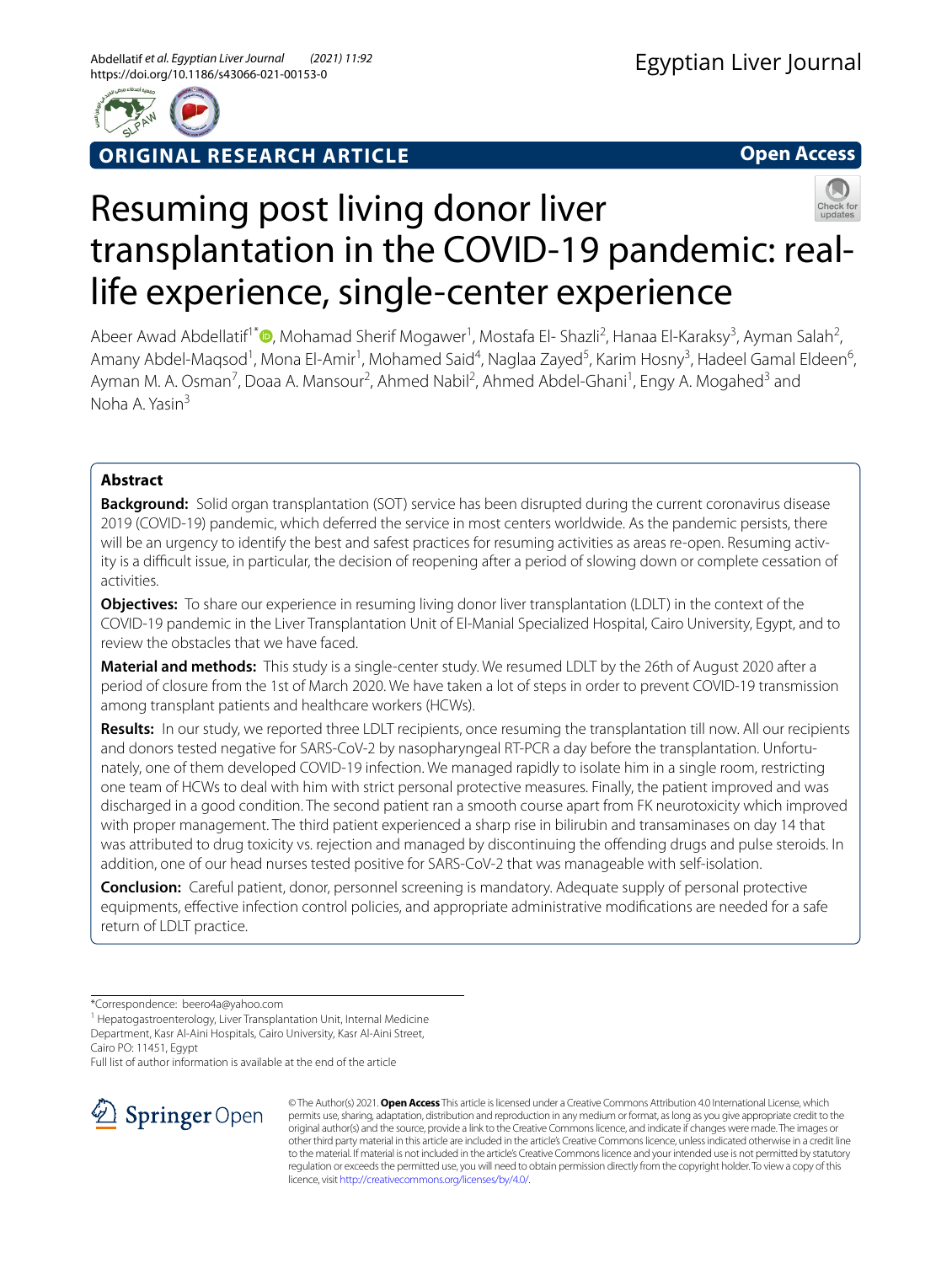**Keywords:** COVID-19, Egypt, Liver transplantation, Single-center experience

## **Introduction**

Since December 2019, the whole world suffers from a novel coronavirus named severe acute respiratory syndrome coronavirus-2 (SARS-CoV-2) that was declared by the World Health Organization (WHO) as a global pandemic on March 11, 2020; since then, the entire health care environment, especially liver transplant (LT) services, has been affected worldwide [[1](#page-5-0)].

Solid organ transplantation (SOT) is facing many challenges that have been created during the COVID-19 pandemic. Therefore, service provision, restructuring outpatient care, careful screening, donor and recipient selection, and performing LT with limited resources should be redesigned in the post-COVID era [[2](#page-6-0)].

As the pandemic persists, there will be an urgency to identify the best and safest practices for resuming activities as areas re-open. In particular, the decision about resuming SOT remains the most challenging [[3\]](#page-6-1).

Indeed, the limitation of data and the highly dynamic COVID-19 pandemic makes a high challenge to weigh the risks and benefits of resuming the SOT amidst fluctuating SARS-CoV-2 community transmission [[3\]](#page-6-1).

Owing to the long-term immunosuppressive drugs that LT recipients are exposed to, they may be more susceptible to severe COVID-19 infection with a worse prognosis when compared with the general population. The decision to defer the SOT or not, during this pandemic, is still debatable among many countries especially with the continuing increase in the number of COVID patients in those countries [[4](#page-6-2)].

Many centers suggested that transplantation should be deferred, while others recommended performing transplantation under strict infection precautions and after careful risk assessments. Moreover, the decision should rely upon certain considerations, as center capability regarding the availability of beds in the intensive care unit (ICU), ventilators, and available donated blood [\[5](#page-6-3)].

There are still limited published data on the experience with SOT during the COVID-19 era.

## **Aim of the work**

To share our experience in resuming living donor liver transplantation (LDLT) in the context of the COVID-19 pandemic in the Liver Transplantation Unit of El-Manial Specialized Hospital, Cairo University, Egypt, and to report the obstacles we faced.

#### **Methodology**

This study is a single-center study. Oral and written informed consents were obtained from the patients or from their eligible relatives.

We resumed the LDLT program in our unit at El-Manial Specialized Hospital, Cairo University, by the 26th of August 2020 after a period of closure from the 1st of March 2020. We planned to transplant one case every 21 days to ensure the best quality of service as well as patients' safety.

We have taken a lot of steps in order to prevent COVID-19 transmission among transplant patients and healthcare workers (HCWs) as working in small subgroups and segregating the teams taking care of immediate post-LT patients from pre-LT patients and from other patients. All organ donor teams, transplant providers, and support staff were aware of this risk and have taken appropriate respiratory contact precautions. Our transplant team members were divided into 4 teams which allowed the continuation of services if any team member became exposed to, or infected with COVID-19. We emphasized to our post-transplant patients about preventive measures that should be followed such as frequent hand washing, cleaning frequently touched surfaces, staying away from large crowds, staying away from individuals who are ill, and refraining from travel during this pandemic. Periodical training and auditing were held by the infection control team to ensure the continuous awareness with the strict infection precautions, proper donning and doffing of personal protective equipment (PPE), and also to observe that these measures were followed strictly by all the HCWs.

Measures to minimize infection risk included maintaining physical distance  $(1-2 \, \text{m})$ , washing hands frequently (at least 20 s with soap), minimum hospital visits after transplant and regularly disinfecting surfaces, avoiding hand-face contact as much as possible, and avoiding close contact with patients and if contact is unavoidable, the use of an N95 mask and full PPE was emphasized. All HCWs had to wear (at a minimum) a surgical mask in all clinical settings even in regular staf meetings.

All the patients (recipient and donor) were subjected to thorough history taking for the presence of fever or respiratory symptoms, as well as contact and travel history. Lastly, a COVID-19 test was performed as a fnal step to exclude asymptomatic COVID-19 infection before proceeding to surgery.

During the transplantation surgery and because the donor and recipient were negative for COVID-19, the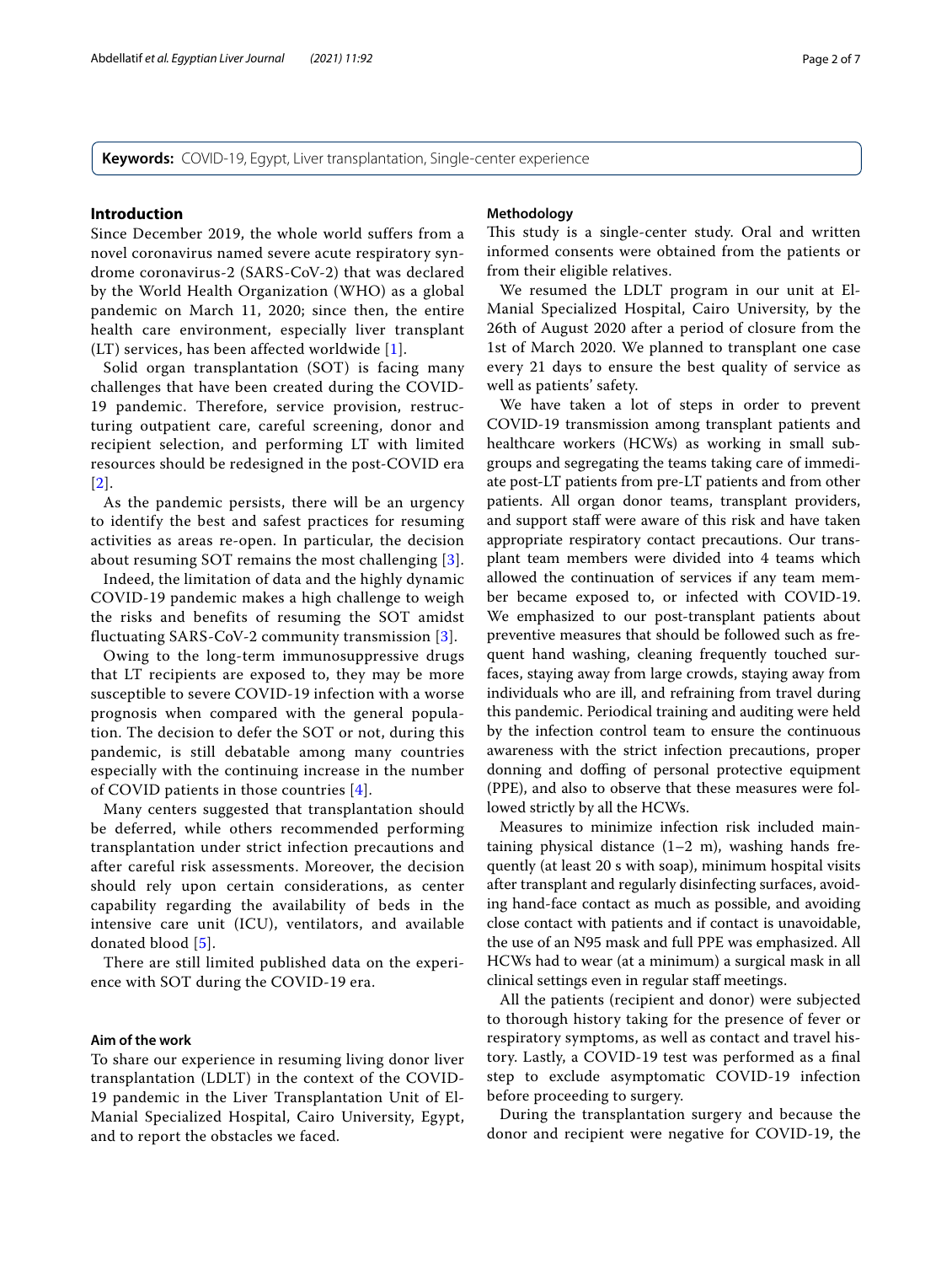surgeons did not require additional use of protective wear. However, during aerosol-generating procedures like intubation and extubation, the anesthesiologists were wearing full PPE.

Recipients were nursed strictly in a single room with only one team of nurses till discharge while applying strict standard and droplets precautions. They were monitored closely for the development of infective symptoms and tested for COVID-19 promptly if any symptoms were reported.

Furthermore, we tried to minimize the number of staf contact with the transplanted patient as possible and all non-essential contact was minimized. Periodic testing of HCWs was performed regularly (twice per month) by nasopharyngeal RT-PCR. Active surveillance was ensured in order to prevent viral spread among HCWs.

## **Results**

First of all, before starting the transplantation process, a key point was to consider the availability of operating theater, medical staff members, and ICU beds, as these resources may be diverted to the care of patients with COVID-19.

All patients, donors, and personnel were provided with surgical masks and supplies to perform hand hygiene at the entrance of the transplant unit. Before transplantation, both living donors and recipients underwent nasopharyngeal swabs for SARS-CoV-2 by RT-PCR, as well as chest computed tomography (CT) scans the day before the transplantation. Only donors and recipients who tested negative were eligible for transplantation. Suspected or confrmed COVID-19 patients were eliminated from the donation/transplantation process.

High-performance PPE, i.e., an N95 or FFP2/FFP3 respirator, a hairnet, a double pair of gloves, a disposable waterproof surgical gown, a face shield or goggles, and work safety clogs all are supplied to all medical staff and HCWs who get in direct contact with the transplanted patient.

From the 26th of August, we transplanted three patients. All our recipients and donors tested negative for SARS-CoV-2 by nasopharyngeal RT-PCR a day before the transplantation. The first one was a 2.5-year-old child who underwent LDLT for Crigler–Najjar syndrome type I on 26/8/2020. His donor was his 35-year-old father who was medically free. On day 8 post-transplant the patient started to develop fever reaching 38.5°C. Abdominal ultrasound revealed 300 cc of clear appearing subphrenic collection secondary to a minimal biliary leak, for which a pigtail was inserted guided by ultrasonography. Culture and sensitivity of the drained fuid revealed no bacterial growth. Few days later the collection totally resolved while a low-grade fever persisted. On day 11, the patient developed high-grade fever (40°C), tachycardia (130 b/ min), and tachypnea (RR=30) for which he was readmitted to the ICU, a nasopharyngeal swab for SARS-CoV-2 was done by RT-PCR and proved positive; CT chest was normal. We managed rapidly by isolating him in a single room, restricting one team of HCWs to deal with him with strict personal protective measures. Supportive treatment was described, fever resolved and the patient ran a smooth course after that (Table [1\)](#page-2-0).

The second patient was a 33-year-old male patient who underwent LDLT at 27/9/2020 for cryptogenic liver cirrhosis, repeated attacks of spontaneous bacterial peritonitis (SBP), MELD 23, CHILD 11, the patient was not diabetic or hypertensive, his donor was his 37-year-oldbrother who was medically free. On day 5 post-transplantation, the patient developed agitation which was considered most likely to be Tacrolimus neurotoxicity (he was on 2 mg orally twice daily; trough level was 2.6 ng/ml). Tacrolimus was discontinued together with modifcation of his immunosuppression regimen resulting in marvelous improvement, followed by complete resolution of his agitation. The patient was maintained on prednisone 20 mg orally twice daily and mycophenolate mofetil 1500 mg orally twice daily. He is doing fne till the time of writing the manuscript (Table [2](#page-3-0)).

<span id="page-2-0"></span>

|  | <b>Table 1</b> Laboratory findings of the first patient |  |  |  |
|--|---------------------------------------------------------|--|--|--|
|--|---------------------------------------------------------|--|--|--|

| Date         | Day 1 post-<br>transplant | On discharge | <b>Normal value</b>                   |
|--------------|---------------------------|--------------|---------------------------------------|
| <b>TLC</b>   | 11.9                      | 8.1          | $4 - 11 \times 10^3$ /mm <sup>3</sup> |
| Lymphocyte   | 12.8                      | 50           | $20 - 45$                             |
| Hb           | 12                        | 9.6          | $12 - 15$ g/dl                        |
| PLT          | 126                       | 382          | $150 - 450 \times 10^{9}$ /L          |
| CRP          | 29.6                      | 29           | Up to 5 mg/l                          |
| Urea         | 30                        | 18           | 7-50 g/dl                             |
| Creatinine   | 0.5                       | 0.3          | $0.60 - 1.30$ mg/dl                   |
| Na           | 137                       | 136          | 136-145 mmol/l                        |
| K            | 4.1                       | 4.2          | $3.5 - 5.1$ mmol/l                    |
| AST          | 1104                      | 70           | Up to 32 u/l                          |
| ALT          | 1029                      | 39           | Up to 35 u/l                          |
| Albumin      | 3.8                       | 2.8          | $3.5 - 5.2$ g/dl                      |
| T. Bilirubin | 5                         | 0.6          | $0.3 - 1.2$ mg/dl                     |
| D. Bilirubin | 2.5                       | 0.18         | $0.1 - 0.3$ mg/dl                     |
| GGT          | 37                        | 221          | Up to 35 u/l                          |
| ALP          | 32                        | 398          | 30-120 u/l                            |
| PC%          | 35                        | 86           | 100%                                  |
| <b>INR</b>   | 2.2                       | 1.1          | 1                                     |

*TLC* total leucocytic count, *Hb* hemoglobin, *PLT* platelet count, *CRP* C-reactive protein, *Na* sodium, *K* potassium, *AST* aspartate transaminase, *ALT* alanine transaminase, *T. Bilirubin* total bilirubin, *D. Bilirubin* direct bilirubin, *GGT* gamma-glutamyl transferase, *ALP* alkaline phosphatase, *PC%* prothrombin concentration, *INR* international normalized ratio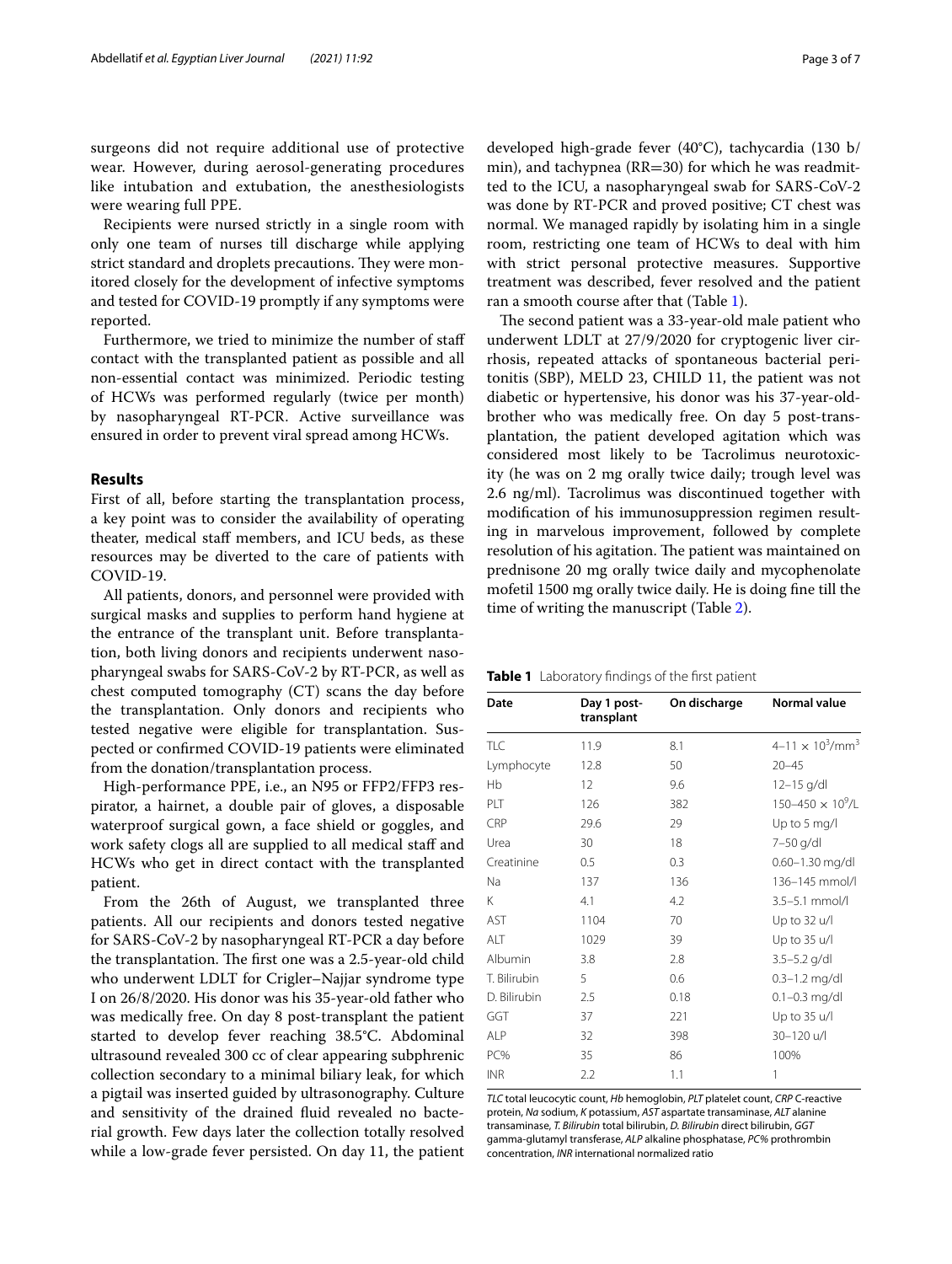<span id="page-3-0"></span>

| Table 2 Laboratory findings of the second patient |  |
|---------------------------------------------------|--|
|---------------------------------------------------|--|

| Date         | Day 1 post-<br>transplant | On discharge | <b>Normal value</b>        |
|--------------|---------------------------|--------------|----------------------------|
| <b>TLC</b>   | 7.1                       | 8.7          | $4 - 11 \times 10^3$ /cmm  |
| Lymphocyte   | 1050                      | 1110         | $20 - 45$                  |
| Hb           | 9.1                       | 8.2          | $12 - 15$ g/dl             |
| PLT          | 26                        | 276          | $150 - 450 \times 10^9$ /L |
| CRP          | 5                         | 43           | Up to 5 mg/l               |
| Urea         | 175                       | 62           | 7-50 g/dl                  |
| Creatinine   | 1.3                       | 1.1          | $0.60 - 1.30$ mg/dl        |
| Na           | 139                       | 133          | 136-145 mmol/l             |
| Κ            | 4.2                       | 4.3          | 3.5-5.1 mmol/l             |
| AST          | 19                        | 32           | Up to 32 u/l               |
| ALT          | 17                        | 44           | Up to 35 u/l               |
| Albumin      | 2.4                       | 3            | $3.5 - 5.2$ g/dl           |
| T. Bilirubin | 1.5                       | 1.1          | $0.3 - 1.2$ mg/dl          |
| D. Bilirubin | 1.1                       | 0.45         | $0.1 - 0.3$ mg/dL          |
| GGT          | 58                        | 173          | Up to 35 u/l               |
| <b>ALP</b>   | 60                        | 127          | 30-120 u/l                 |
| PC%          | 89%                       | 66%          | 100%                       |
| <b>INR</b>   | 1.12                      | 1.3          | 1                          |

*TLC* total leucocytic count, *Hb* hemoglobin, *PLT* platelet count, *CRP* C-reactive protein, *Na* sodium, *K* potassium, *AST* aspartate transaminase, *ALT* alanine transaminase, *T. Bilirubin* total bilirubin, *D. Bilirubin* direct bilirubin, *GGT* gamma-glutamyl transferase, *ALP* alkaline phosphatase, *PC%* prothrombin concentration, *INR* international normalized ratio

The third one was a 10-year-old female patient, who underwent LDLT on 14/10/2020. She had biliary atresia and underwent a Kasai porto-enterostomy at the age of 2 months. Her donor was her 32-year-old mother who was medically free. On day 14, the patient developed sudden onset of deep jaundice with steep rise in liver enzymes. These changes were attributed to drug toxicity (sulphamethoxazole-trimethoprim/fuconazole/ amoxacillin-clavulanate) vs. rejection. All suspected medications were discontinued and pulse steroid (solumedrol 10 mg/kg) was administered in a single daily dose for 3 successive days with improvement in total bilirubin and transaminases; steroids were changed to oral form (30 mg/day) with gradual withdrawal (Table [3\)](#page-3-1).

All our donors did well and were discharged by day 3 post-transplant.

Before discharge, all our patients were instructed to follow strict social distancing, facial masks wearing, hand washing, and self-isolation measures.

Despite all these measures, one of our head nurses developed one attack of fever reaching 38 °C with bony pain and headache, nasopharyngeal swab tested positive for SARS-CoV-2 and was managed with self-isolation only.

<span id="page-3-1"></span>**Table 3** Laboratory fndings of the third patient

| Date         | Day 1 post-<br>transplant | On discharge | <b>Normal value</b>                |
|--------------|---------------------------|--------------|------------------------------------|
| TLC          | 9.5                       | 3.2          | 4-11 $\times$ 10 <sup>3</sup> /cmm |
| Lymphocyte   | 11                        | 11.9         | $20 - 45$                          |
| Hb           | 9                         | 9.5          | $12 - 15$ g/dl                     |
| PLT          | 87                        | 59           | $150 - 450 \times 10^9$ /L         |
| <b>CRP</b>   | 10.8                      | 4.8          | Up to 5 mg/l                       |
| Urea         | 56                        | 48           | 7-50 g/dl                          |
| Creatinine   | 0.6                       | 0.6          | 0.60-1.30 mg/dl                    |
| Na           | 136                       | 136          | 136-145 mmol/l                     |
| K            | 4.4                       | 4.2          | 3.5-5.1 mmol/l                     |
| AST          | 266                       | 40           | Up to 32 u/l                       |
| ALT          | 197                       | 203          | Up to 35 u/l                       |
| Albumin      | 3.2                       | 3.5          | $3.5 - 5.2$ g/dl                   |
| T. Bilirubin | 13.4                      | 7            | $0.3 - 1.2$ mg/dl                  |
| D. Bilirubin | 6.6                       | 4.4          | $0.1 - 0.3$ mg/dl                  |
| GGT          | 31                        | 341          | Up to 35 u/l                       |
| <b>ALP</b>   | 836                       | 216          | 30-120 u/l                         |
| PC%          | 29                        | 71           | 100%                               |
| <b>INR</b>   | 2.6                       | 1.26         | 1                                  |
|              |                           |              |                                    |

*TLC* total leucocytic count, *Hb* hemoglobin, *PLT* platelet count, *CRP* C-reactive protein, *Na* sodium, *K* potassium, *AST* aspartate transaminase, *ALT* alanine transaminase, *T. Bilirubin* total bilirubin, *D. Bilirubin* direct bilirubin, *GGT* gamma-glutamyl transferase, *ALP* alkaline phosphatase, *PC%* prothrombin concentration, *INR* international normalized ratio

During our early cases following reopening, we have faced the increased fnancial burden of transplantation including the shortage of PPE. A major problem we have faced was the difficulty to trace the source COVID-19 infections, as this requires an additional budget, to perform testing for all HCWs who got in contact with the patient.

## **Discussion**

All healthcare delivery services were signifcantly disrupted by the global pandemic of COVID-19 [\[6\]](#page-6-4). Surely, SOT patients are the most vulnerable group subjected to severe infection, morbidity, and mortality. They also require a high level of care through pre-transplant evaluation, transplant surgery, and post-transplant management [[6](#page-6-4), [7\]](#page-6-5).

Most of the organ transplantation centers worldwide have postponed all elective organ transplantation, and now we are in the process of resuming SOT. COVID-19 pandemic has created unprecedented circumstances and unique challenges for resuming SOT worldwide. Being a highly dynamic pandemic, our understanding continues to evolve. It remains difficult to provide strong unique recommendations given the paucity of robust data to inform guidance.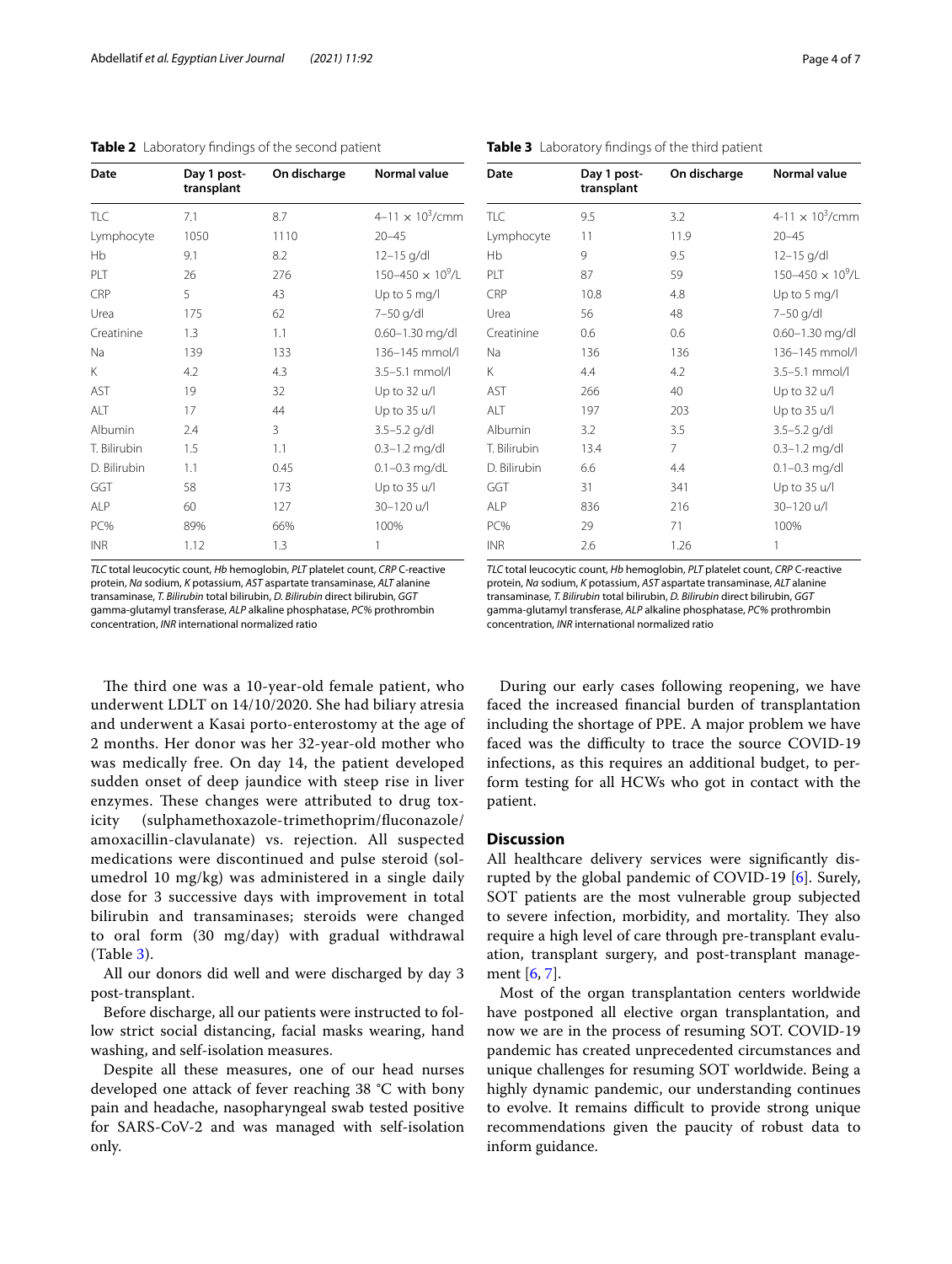Being on immunosuppressive medications, the posttransplant patients are considered at high risk for COVID-19 infection, therefore with reopening care, every efort should be taken to protect them from exposure to the virus [\[6\]](#page-6-4).

In order to prevent possible patient-to-patient and patient-to-personnel transmission, several aspects should be systematically taken into account. Overcrowding should be always avoided and an adequate air change per hour should be maintained [\[8](#page-6-6)].

Many transplant centers worldwide developed a COVID-19 donor and recipient clinical screening programs such as Canada, Switzerland, Italy, and Spain. Accordingly, the Japanese Society for Transplantation established a recommendation to screen donors for signifcant exposure to COVID-19, travel history to high-risk countries, and symptoms including fever and respiratory symptoms together with home or hospital isolation for 14 days prior to intervention in order to avoid COVID-19 exposure for both lung and liver living donors, in cases where transplantation can be postponed for 14 days. Also, the Korean Society for Transplantation published their recommendation on March 13, 2020, for testing both living and deceased donors for SARS-CoV-2 by a nasopharyngeal swab prior to appointment. However, there is still variation in approach to donation between diferent countries according to the burden of COVID-19 infection and availability of service resources [[9\]](#page-6-7).

Preventative strategies and social distancing measures should be reinforced in living donors, especially within 14 days prior to organ donation. Moreover, a high-risk living donor is either because of COVID-19 symptoms or exposure, postponement of organ donation for at least 28 days is a must. American Society of Transplantation recommends delaying the transplant for at least 14 days if the donor is of intermediate risk for COVID-19 such as those with exposure but no symptoms [[10\]](#page-6-8), the donor with resolved symptoms more than 28 days prior to organ donation, and with negative testing repeatedly with at least 24 h apart  $[10]$  $[10]$ .

The aim of this article was to share our experience in resuming the LDLT program in the context of the COVID-19 pandemic and to report the obstacles that faced us.

In our study we reported three LDLT recipients once resuming the transplantation; unfortunately, one of them developed COVID-19 infection. We managed by isolating him in a single room, restricting one team of HCWs to deal with him with full PPE supplies. Finally, the patient improved and was discharged in a reasonable condition. The second patient ran a smooth course apart from FK neurotoxicity that was managed properly.

The third patient experienced a sharp rise in bilirubin and transaminases on day 14 that was attributed to drug toxicity vs. rejection and managed by discontinuing the ofending drugs and pulse steroids.

Unfortunately, we were unable to trace the source of COVID-19 infection in our frst case, due to the lack of accessibility of performing the test to all HCWs. As for most centers, we are also facing the problem of the increased fnancial burden of transplantation including and the shortage of PPE.

There are no best practices in a pandemic; therefore, managing best practices in a pandemic requires bold decisions and frequent reassessment of rationales [[11](#page-6-9)].

In Wuhan, the COVID-19 pandemic greatly slowed and then stopped organ donation and transplantation, but the decrease in the number of infections has allowed hospitals in Wuhan to carefully resume deceased donor organ donation and transplantation [\[12\]](#page-6-10).

COVID-19 infection was reported in a 55-month-old girl, 5 months after undergoing liver transplantation; she recovered completely despite the high level of received immunosuppression [[13\]](#page-6-11). Another case report, records living liver donation from a COVID-19 infected donor, the donor was apparently healthy with mild symptoms; lopinavir plus ritonavir were started to the recipient then shifted to hydroxychloroquine due to drug-drug interaction. Fortunately, the result of the serial COVID-19 RT-PCR test via both nasopharyngeal swab and serum was negative. Further information on the pathogenesis and transmissibility of COVID-19 in organ transplantation is still required [\[14](#page-6-12)].

Hyo-Lim Hong et al. [[14\]](#page-6-12) and Stephen Lagana et al. [[15\]](#page-6-13) have reported 2 cases of donor-derived transmission of COVID-19; therefore, a strategy is needed to prevent donor-derived transmission from all potential asymptomatic carriers.

In Italy, out of 17 liver transplanted patients, 2 developed COVID-19 on postoperative days 9 and 22 [[16\]](#page-6-14). On the contrary, a center in China, among six liver transplants performed during COVID-19, no complications were reported [[17\]](#page-6-15).

It is still confusing whether the infection source is nosocomial, donor-derived, or just delayed diagnosis of asymptomatic recipients.

Hence, the recommendations for transplantation from donors diagnosed with COVID-19 are prudent, so it is of utmost importance to screen donors for COVID-19 by epidemiological investigations and clinical history for suspected COVID-19 as well as PCR within 3 days of procurement and CT, when feasible [[18\]](#page-6-16).

Currently, many SOT centers across the world recommend using CT to screen asymptomatic living donors for COVID-19 in the preoperative evaluation process;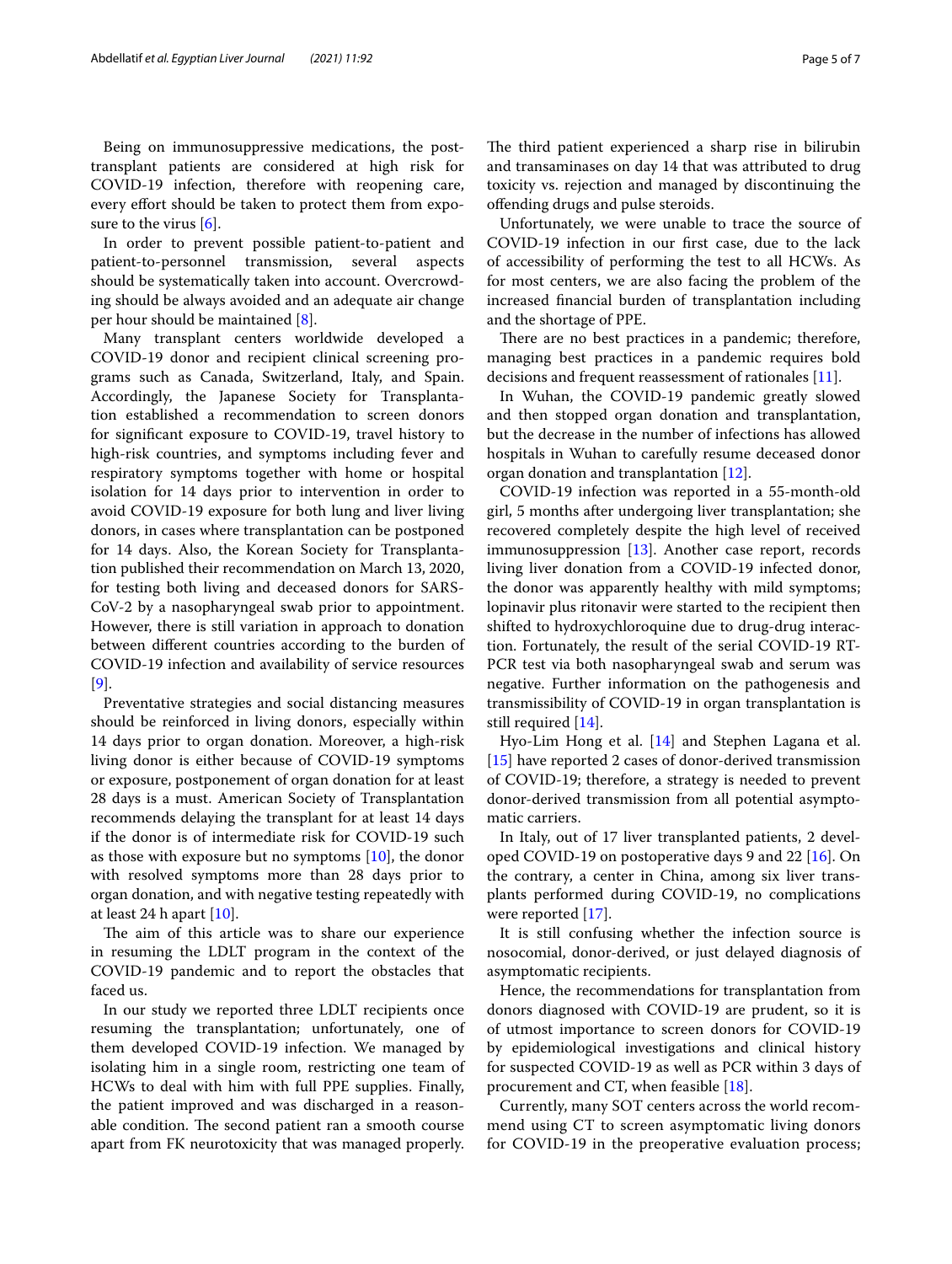however, the American Society of Transplantation is against this issue [\[6\]](#page-6-4).

For the exclusion of asymptomatic infection in donors, most of the centers have already adopted realtime-PCR and CT scan screening along with serology. However, without complete isolation of the transplant process from cross-contamination and the capability for identifcation of all asymptomatic COVID-19 patients, the levels of transplantation will not reach their baseline level as it was in the pre-COVID-19 era [[6](#page-6-4)].

Indeed, all the reopening measures should be considered in the context of the pandemic where the possibility of a second peak or even further peaks is still possible.

Furthermore, every effort should be made to maintain one full set of transplant armamentaria in a COVID-19 area, when still in place, in order to perform all SOT in an isolated clean environment with minimization of the risk of COVID-19 transmission.

Finally, strategic planning and coordination will be needed to ensure the robust enrolment of SOT patients in ongoing clinical trials once routine care in the COVID-19 era is reopened.

## **Conclusion**

In this context during the COVID-19 pandemic, resuming transplantation under the umbrella of established infection control measures is a must. The pandemic has highlighted the utmost importance of working as a team and to share knowledge and experience for the beneft of patients. Indeed, many kinds of research for COVID-19 infection whether regarding outcomes, predictive diagnostics, and management strategies including the optimal approach for resuming SOT are largely needed.

## **Recommendations**

- We recommend COVID-19 screening for both recipient and donor prior to transplantation.
- We recommend ensuring the availability of ICU beds, ventilators, and available donated blood prior to transplantation.
- We recommend strict prevention measures for posttransplant patients including frequent handwashing, cleaning frequently touched surfaces, staying away from large crowds, staying away from individuals who are ill, and not to travel during this pandemic.
- Reopening is considered in the context of the possibility of a second peak pandemic.

#### **Abbreviations**

CHILD: Child-Pugh score; CT: Chest computed tomography; HCWs: Healthcare workers; ICU: Intensive care unit; LDLT: Living donor liver transplantation; LT: Liver transplant; MELD: Model for end-stage liver disease; PPE: Personal protective equipment; RT-PCR: Reverse transcription-polymerase chain reaction; SARS-CoV-2: Severe acute respiratory syndrome coronavirus-2; SOT: Solid organ transplantation; WHO: World Health Organization.

#### **Acknowledgements**

We would like to acknowledge our great Kasr Al Ainy Hospital, and its workers, nurses, and staff members, for all the support and help in this study and throughout our careers.

#### **Authors' contributions**

ME, KH, and AS analyzed and interpreted the patient data regarding the liver disease and the transplant from the surgical point of view. HE analyzed and interpreted the patient data regarding the liver disease and the transplant from the pediatric point of view. SM, MS, NZ, MA, and AM analyzed and interpreted the patient data regarding the liver disease and the transplant from the medical point of view. EA and NA participated in revising the manuscript and general supervision of the research group. HG, AM, and DM participated in writing the manuscript and general supervision of the research group. AN and AG collected the data. AAA was a major contributor in writing the manuscript. All authors read and approved the fnal manuscript.

#### **Funding**

The authors received no funding for this study.

### **Availability of data and materials**

Not applicable

## **Declarations**

#### **Ethics approval and consent to participate**

The study was approved by the institutional ethical committee and from the review board of Kasr Al Ainy hospital. Oral and written informed consents were obtained from the patient or from his eligible relatives.

#### **Consent for publication**

Oral and written informed consents were obtained from the patients or from their eligible relatives.

## **Competing interests**

The authors declare that they have no competing interests.

#### **Author details**

<sup>1</sup> Hepatogastroenterology, Liver Transplantation Unit, Internal Medicine Department, Kasr Al-Aini Hospitals, Cairo University, Kasr Al-Aini Street, Cairo PO: 11451, Egypt. <sup>2</sup> Department of General Surgery, Liver Transplantation Unit, Kasr Al-Ainy Hospital, Faculty of Medicine, Cairo University, Cairo, Egypt. 3 <sup>3</sup> Pediatrics Department, Liver Transplantation Unit, Cairo University, Cairo, Egypt. 4 Endemic Medicine, Hepatogastroenterology, Liver Transplantation Unit, Kasr Al-Ainy Hospital, Faculty of Medicine, Cairo University, Cairo, Egypt. 5 <sup>5</sup>Endemic Medicine Department, Liver Transplantation unit, Kasr Al-Ainy Hospital, Faculty of Medicine, Cairo University, Cairo, Egypt. <sup>6</sup>Endemic Hepatology and Gastroenterology, Liver Transplantation Unit, Kasr Al-Ainy Hospital, Faculty of Medicine, Cairo University, Cairo, Egypt. <sup>7</sup> General & HPB Surgery, Department of General Surgery, Unit of Hepatobiliary Surgery, Liver Transplantation Unit, Kasr Al-Ainy Hospital, Faculty of Medicine, Cairo University, Cairo, Egypt.

## Received: 27 August 2021 Accepted: 7 November 2021 Published online: 20 December 2021

#### **References**

<span id="page-5-0"></span>1. Zhu N, Zhang D, Wang W, Li X, Yang B, Song J et al (2020) A novel coronavirus from patients with pneumonia in China, 2019. N Engl J Med 382(8):727–733